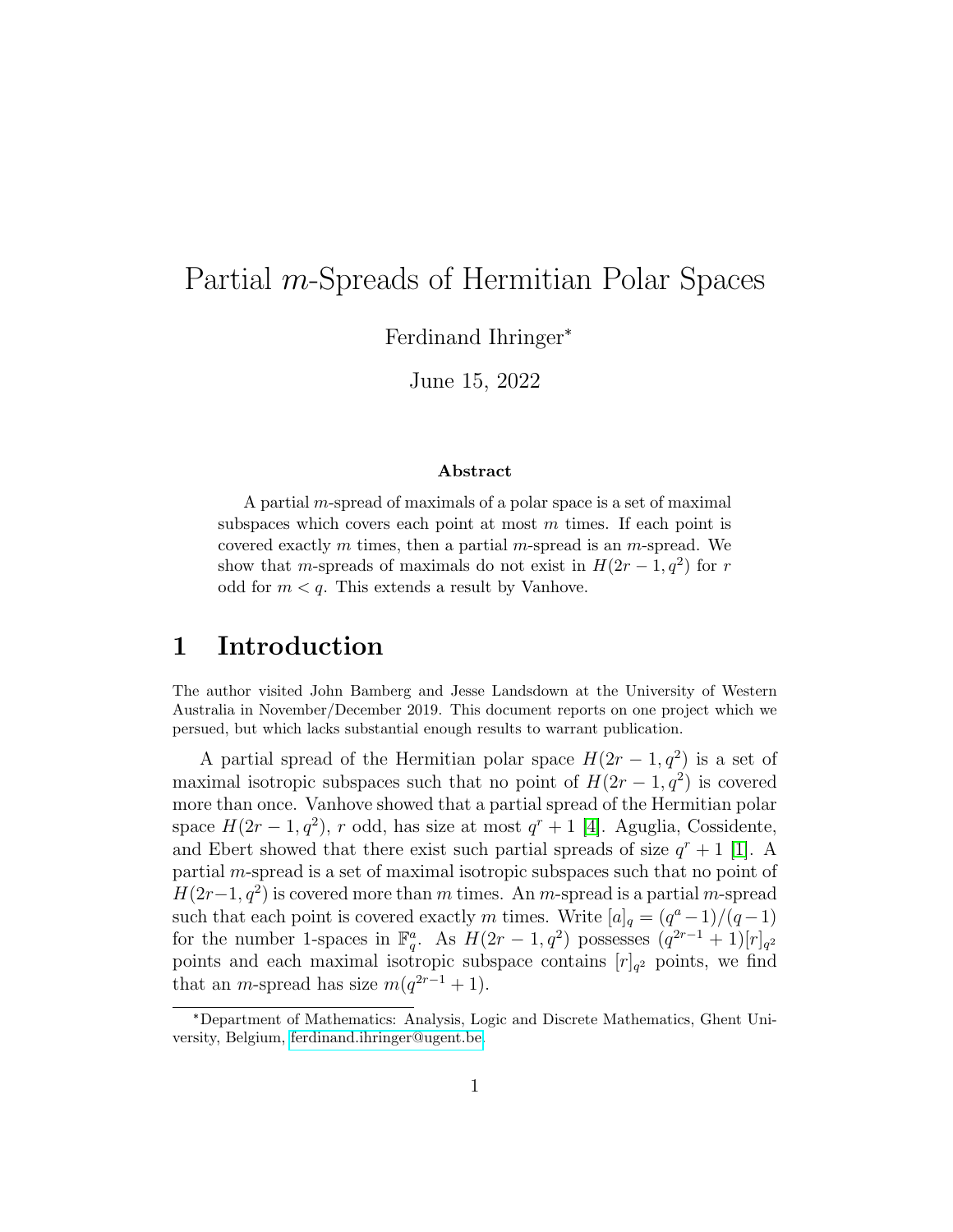<span id="page-1-0"></span>**Theorem 1.** Let  $r \geq 3$  be an odd integer. A partial m-spread Y has size at most

$$
q^r + 1 + (m-1)[2r]_q.
$$

Equality occurs only if  $m < q$ . In case of equality any two elements of Y are disjoint or meet in a point. Furthermore, each point lies on either (precisely) 0 or m elements of  $Y$ .

For  $m \ge q$ , the trivial bound of  $m(q^{2r-1}+1)$  is better.

**Corollary 2.** There exists no m-spread of  $H(2r-1, q^2)$  for  $m < q$ .

Equality occurs in Theorem [1](#page-1-0) if and only if the points covered by the partial m-spread form a tight set. Hence, by Theorem 12 in  $[2]$ , we have the following result.

**Corollary 3.** If there exists a partial m-spread of size  $q^r + 1 + (m - 1)[2r]$ , then there exists a strongly regular graph with parameters  $(q^{4r}, i(q^{2r}-1), i(i-1))$  $(3) + q^{2r}, i(i-1)$ , where  $i = (q^r + 1 + (m-1)[2r]_q)/m = [2r]_q + \frac{q^r + 1-[2r]_q}{m}$  $\frac{(-|2r]_q}{m}$  .

Here  $i$  is an integer. Sometimes this improves the bound in Theorem [1](#page-1-0) by 1, for instance for  $(m, q) = (3, 4)$  we obtain

<span id="page-1-1"></span>
$$
i = \frac{(2^{2r} + 1)(2^{2r+1} + 1)}{9}.
$$

This number is an integer if only if  $r \equiv 1 \pmod{3}$ . As we require r odd, here  $r \equiv 1 \pmod{6}$ .

The strongly regular graphs obtained in this manner are fairly large. The smallest open case (in terms of partial m-spreads) is  $(r, q, m) = (3, 3, 2)$  for which we obtain parameters (531441, 142688, 38557, 38220).

# 2 Proof of the Bound

Let  $A_i$  denote the distance-j matrix of the dual polar graph associated with  $H(2r-1, q^2)$  and let  $V_i$  denote the common eigenspaces auf the  $A_j$ s. Then the eigenvalue of  $A_j$  belonging to  $V_i$  is, by [\[5,](#page-3-3) Theorem 4.3.6],

$$
P_{ij} = \sum_{h=\max(i-j,0)}^{\min(r-j,i)} (-1)^{i-h} q^{(i-h)(i-h-1)+(j-i+h)^2} \begin{bmatrix} r-i \\ r-j-h \end{bmatrix}_{q^2} \begin{bmatrix} i \\ h \end{bmatrix}_{q^2}.
$$
 (1)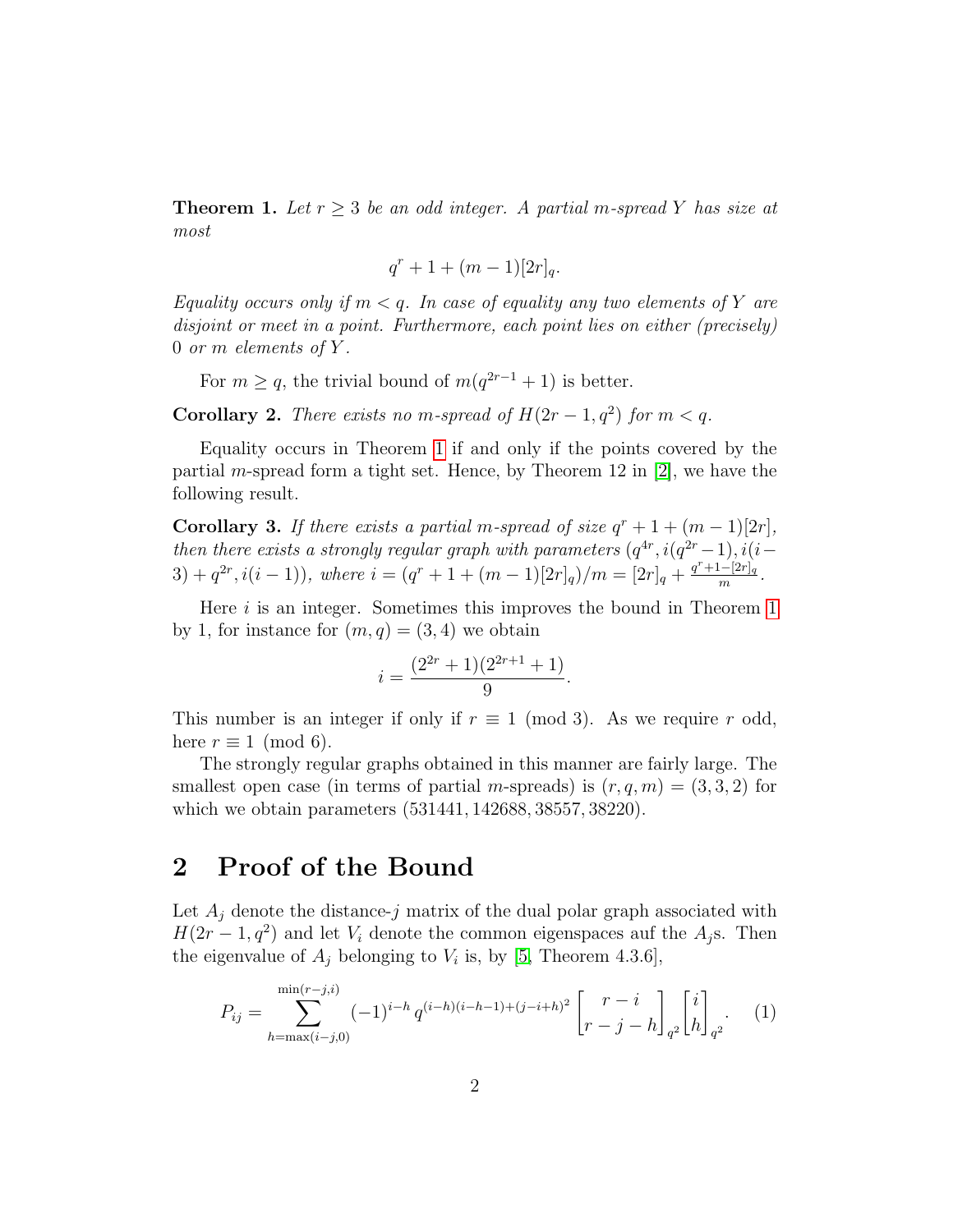Here  $\begin{bmatrix} a \\ b \end{bmatrix}$  $\left[\begin{smallmatrix}a\\b\end{smallmatrix}\right]_q$  denotes the number of b-spaces in  $\mathbb{F}_q^a$ .

Let  $a = (a_0, \ldots, a_r)$  denote the inner distribution of a partial *m*-spread Y with characteristic vector  $\chi$ , that is  $a_i = |\{(A, B) \in Y : \dim(A \cap B) =$  $r - i$ }|/|Y|. Let  $E_i$  be the orthogonal projection matrix onto  $V_i$ . The matrix  $E_i$  is positive semidefinite, so  $\chi^T E_i \chi \geq 0$ . Then  $\chi^T E_i \chi \geq 0$  is equivalent to (for instance, see [\[5,](#page-3-3) Theorem 2.2.7])

$$
\frac{P_{i0}}{P_{00}}a_0 + \frac{P_{i1}}{P_{01}}a_1 + \dots + \frac{P_{ir}}{P_{0r}}a_r \ge 0.
$$

We will apply this inequality for  $i = r$ . It follows from [\(1\)](#page-1-1) that for  $0 \leq j < r$ , we have

<span id="page-2-1"></span><span id="page-2-0"></span>
$$
\frac{P_{rj}}{P_{0j}} = -q \frac{P_{r,j+1}}{P_{0,j+1}}.\t(2)
$$

Furthermore, an m-spread satisfies by definition

$$
[r-1]_{q^2}a_1 + [r-2]_{q^2}a_2 + \dots + [2]_{q^2}a_{r-2} + a_{r-1} \leq (m-1)[r]_{q^2}.
$$
 (3)

Notice that  $[n]_{q^2} - [n-1]_{q^2} = q^{2n-2} > q$  for  $n \ge 2$ . Hence, Equation [\(2\)](#page-2-0), Equation [\(3\)](#page-2-1) and r odd ensure that we maximize the sum of the  $a_j$  if  $a_{r-1} = (m-1)[r]_{q^2}$  and  $a_j = 0$  for  $1 \leq j < r-1$ . Hence, we obtain that

$$
1 + (m-1)q^{1-r}[r]_{q^2} - q^{-r}a_r \ge 0.
$$

Hence,  $a_r \leq q^r + (m-1)q[r]_{q^2}$ . Hence,

$$
|Y| \le 1 + (m-1)[r]_{q^2} + q^r + (m-1)q[r]_{q^2} = q^r + 1 + (m-1)[2r]_q.
$$

This also shows that equality can only occur when any two distinct elements of Y or disjoint or intersect in a point.

#### 3 Constructions

We are unaware of any constructions for which Theorem [1](#page-1-0) is tight for  $1 <$  $m < q$ . The first open case is  $(r, q, m) = (3, 3, 2)$ .

In Theorem 4 of [\[3\]](#page-3-4), Schmidt constructs a set of size  $q^{2r}$  of maximal isotropic subspaces of  $H(2r-1, q^2)$  disjoint to one fixed maximal isotropic subspace. This set does not cover any point more than  $q$  times. Hence, we obtain a partial q-spread of  $H(2r-1, q^2)$  of size  $q^{2r}+1$ . Compare this to the size of q-spread which is  $q(q^{2r-1}+1) = q^{2r} + q$ .